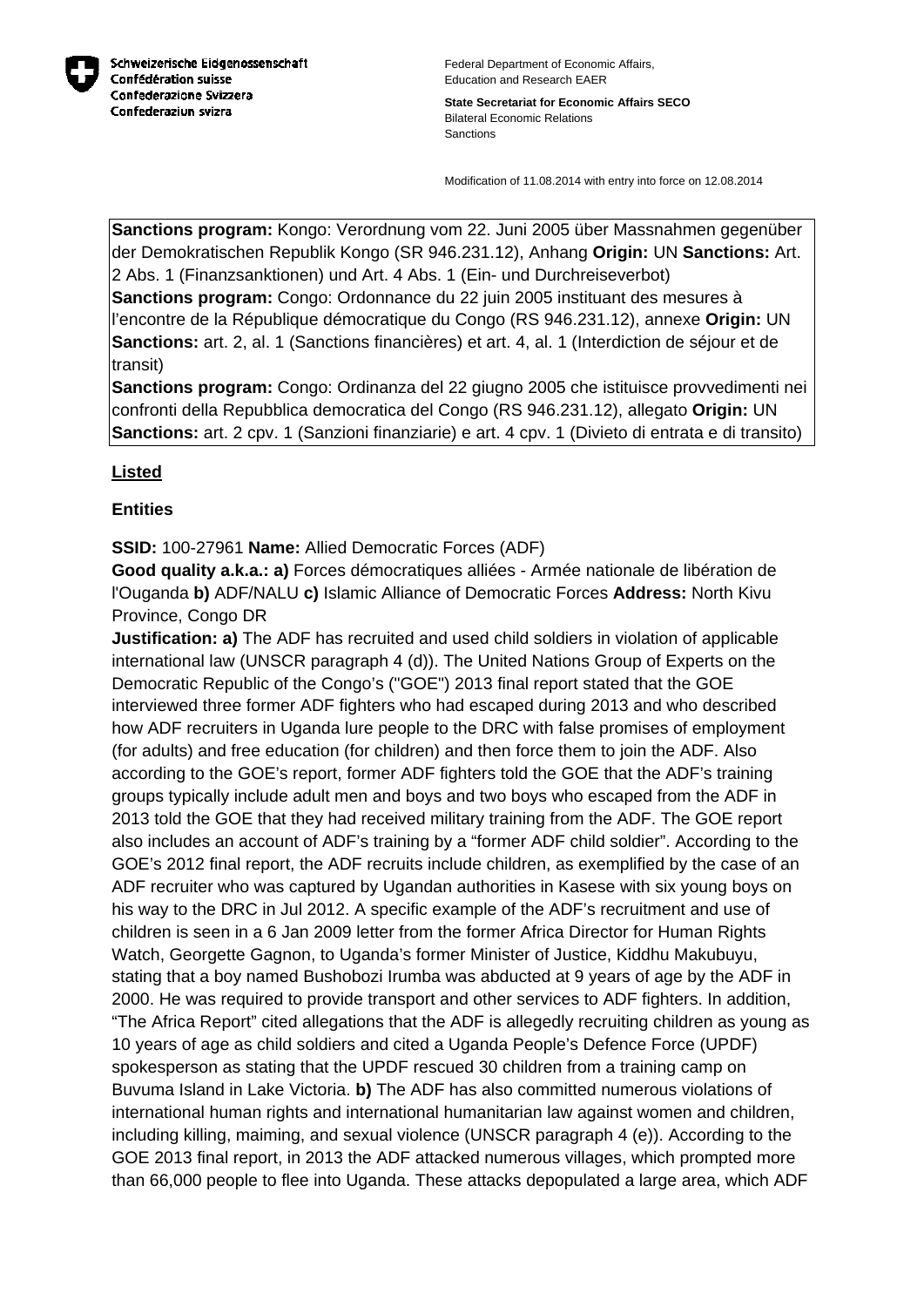has since controlled by abducting or killing people who return to their villages. Between Jul and Sep 2013, ADF decapitated at least five people in the Kamango area, shot several others, and kidnapped dozens more. These actions terrorized the local population and deterred people from returning home. The Global Horizontal Note, a monitoring and reporting mechanism of grave violations against children in situations of armed conflict, reported to the Security Council's Working Group on Children and Armed Conflict (CAAC) that during the Oct to Dec 2013 reporting period, ADF was responsible for 14 of the 18 child casualties documented, including in an incident on 11 Dec 2013, in Beni territory, North Kivu, when ADF attacked the village of Musuku, killing 23 people, including 11 children (three girls and eight boys), aged 2 months to 17 years. All victims had all been severely mutilated with machetes, including two children who survived the attack. The Mar 2014 Report of the Secretary General on Conflict Related Sexual Violence identifies the "Allied Democratic Forces — National Army for the Liberation of Uganda" on its list of "Parties credibly suspected of committing or being responsible for rape or other forms of sexual violence in situations of armed conflict." **c)** The ADF has also participated in attacks against the UN Organization Stabilization Mission in the DRC (MONUSCO) peacekeepers (UNSCR paragraph 4 (i)). MONUSCO reported that ADF has conducted at least two attacks on MONUSCO peacekeepers. The first, on 14 Jul 2013, was an attack on a MONUSCO patrol on the road between Mbau and Kamango. This attack is detailed in the 2013 GOE final report. The second attack occurred on 3 Mar 2014. A MONUSCO vehicle was attacked with grenades 10 kilometres from the Mavivi airport in Beni, resulting in injuries to five peacekeepers. **Relation:** The ADF's leader is Mukulu Jamil (SSID 100-3217) **Other information: a)** The AFD was created in 1995 and is located in the mountainous DRC-Uganda border area. According to the GOE's 2013 final report, citing Ugandan officials and UN sources, in 2013 the ADF had an estimated strength of 1,200 to 1,500 armed fighters located in north-east Beni Territory of North Kivu province, close to the border with Uganda. These same sources estimate ADF's total membership — including women and children to be between 1,600 and 2,500. Due to offensive military operations by the Congolese Armed Forces (FARDC) and MONUSCO conducted in 2013 and 2014, ADF has dispersed its fighters to numerous smaller bases, and moved women and children to areas west of Beni, and along the Ituri-North Kivu border. **b)** The ADF's military commander is Hood Lukwago and its supreme leader is the sanctioned individual Jamil Mukulu. **Modifications:**  Listed on 12 Aug 2014

# **Amended**

## **Individuals**

## **SSID:** 100-3217 **Name:** Mukulu Jamil

**DOB: a)** 1965 **b)** 1 Jan 1964 **POB:** Ntoke Village, Ntenjeru Sub County, Kayunga District, Uganda **Good quality a.k.a.: a)** Professor Musharaf **b)** Steven Alirabaki **c)** David Kyagulanyi **d)** Musezi Talengelanimiro **e)** Mzee Tutu **f)** Abdullah Junjuaka **g)** Alilabaki Kyagulanyi **h)** Hussein Muhammad **i)** Nicolas Luumu **j)** Talengelanimiro **Nationality:** Uganda

**Justification:** According to open-source and official reporting, including the UNSC DRC Sanctions Committee's Group of Experts' reports, Mr. Jamil Mukulu is the military leader of the Allied Democratic Forces (ADF), a foreign armed group operating in the DRC that impedes the disarmament and voluntary repatriation or resettlement of ADF combatants, as described in paragraph 4 (b) of resolution 1857 (2008). The UNSC DRC Sanction